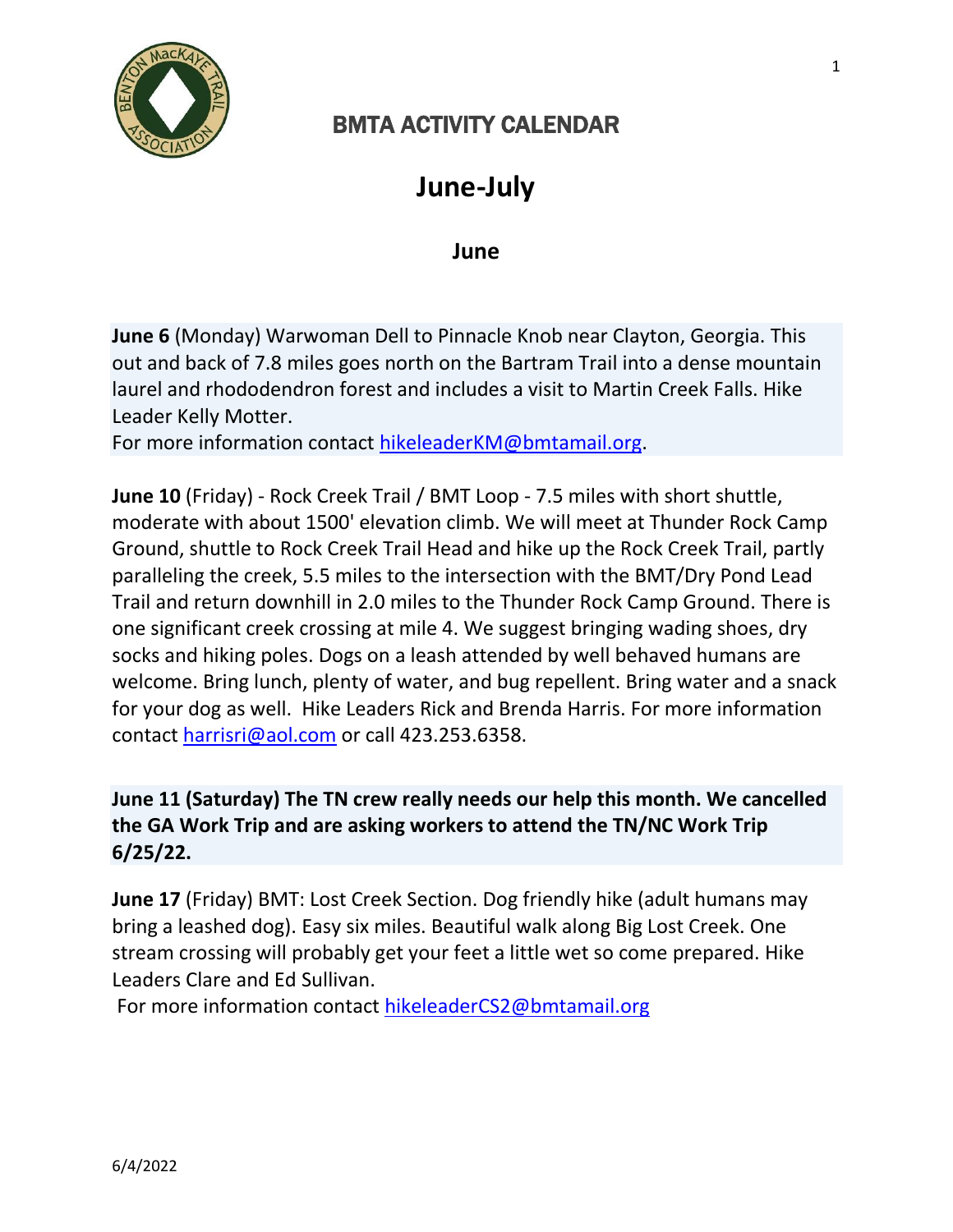**June 18** (Saturday) EASY hike. Meet at the Ocoee Whitewater Center to watch the water release "arrive" and learn about the river preparations for the 1996 Olympic Kayak and Canoe Competitions. After the special at the bridge we will travel to the Thunder Rock parking lot then shuttle to the top of the mountain and hike back to the parking lot, 95 percent of the hike is downhill. Perhaps we'll see the rhododendron in bloom, perhaps we'll find the wild raspberries ripe! Hike Leaders Ed and Clare Sullivan.

For more information contact [hikeleaderCS2@bmtamail.org.](mailto:hikeleaderCS2@bmtamail.org)

**June 20** (Monday) BMT/Whigg Ridge Trail Loop - Moderately Strenuous - 10.5 miles, elevation climb 2100'. Tellico Plains, TN. We will hike 6 miles up the BMT/Sycamore Creek Trail to Whigg Meadow Road. This is a fairly gradual climb. Then we will hike .5 mile down the road to the trailhead for the Whigg Ridge Trail, then down this trail about 4 miles to the intersection with the BMT and the parking lot. No significant creek crossings. Dogs on a leash attended by well behaved humans are welcome. Bring lunch, plenty of water and bug repellent. Bring water and a snack for your dog as well. Hike Leaders Rick and Brenda Harris. For more information contact [harrisri@aol.com](mailto:harrisri@aol.com) or call 423.253.6358.

**June 25** (Saturday) **TN/NC Work Trip** Sections 17a-b (Whigg Meadow area >> Pheasant Field Hatchery) For more information contact Pam Mathews [pamelahallmathews@yahoo.com](mailto:pamelahallmathews@yahoo.com)

## **July**

**July 9** (Saturday) GA Work Trip Section 7 Weaver Creek >> Boardtown Road Logout, brushout and tread repair. Contact Bob Cowdrick [bcowdrick@comcast.net.](mailto:bcowdrick@comcast.net)

**July 15** (Friday) Cartecay River Loop Trails. Dog friendly hike (adult humans may bring a leashed dog). Moderate five-six miles, much of it along the beautiful Cartecay River. Hike leader Ken Cissna. For more information contact [hikeleaderKC@bmtamail.org.](mailto:hikeleaderKC@bmtamail.org)